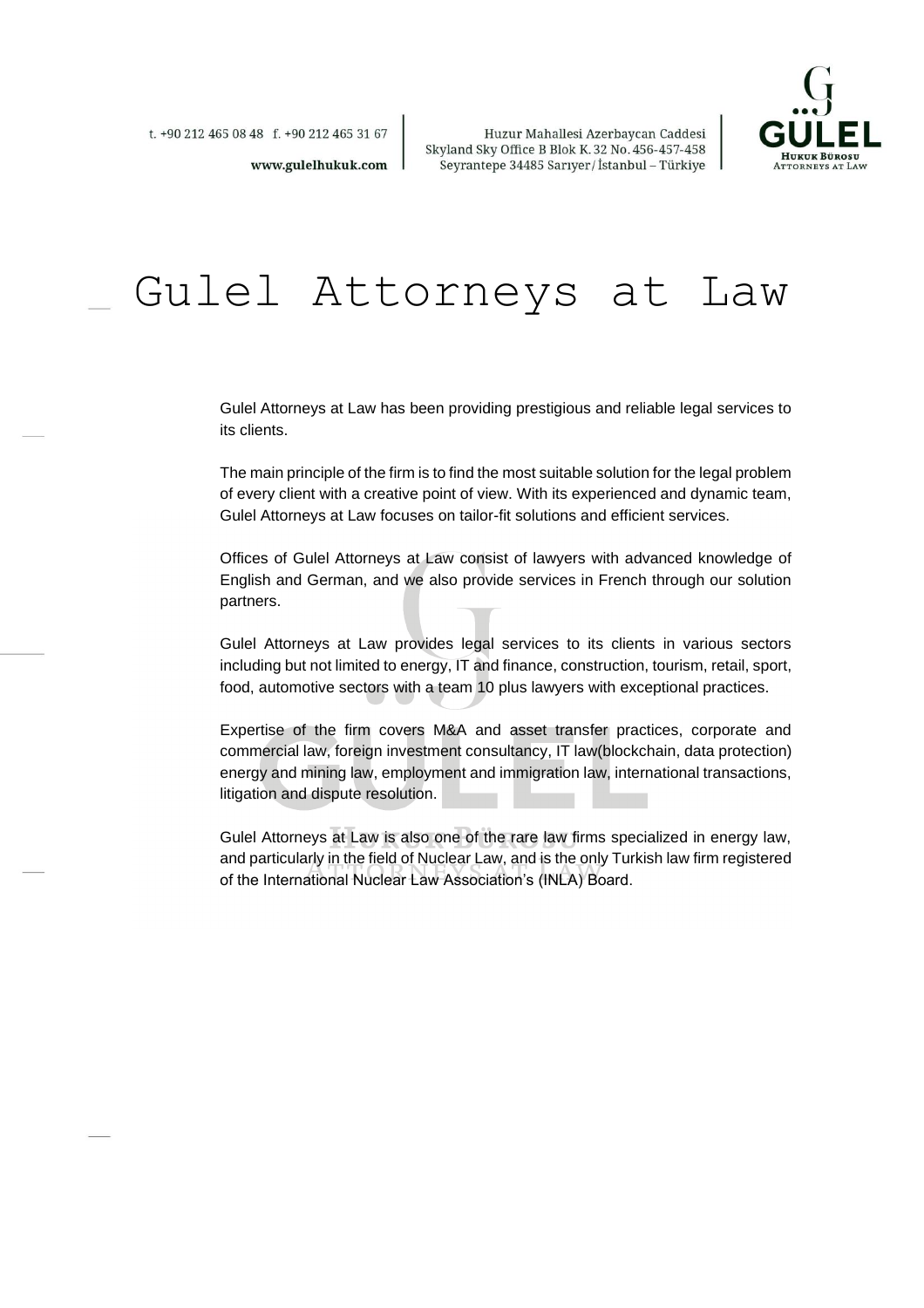# Expertise of Gulel

#### **1. Energy & Mining & Infrastructure Law**

Gulel's main field of activity is energy law that includes providing legal advice on energy market regulations, licenses and licensed activities, transmission, transportation, distribution and utilization, auto manufacturers and importation.

Moreover, Gulel's field of activity contains drafting of agreements related to energy investments including wind, natural gas, coal and hydroelectric power plants, concessions and concession contracts, transfers and assignments of operation rights, system connection and utilization contracts, energy sale and purchase contracts, settlement and balancing transactions and all other energy-linked transactions.

With Gulel's expertise on nuclear law, Gulel team has drafted various articles and memoranda in order to develop this law field in Turkey. Gulel team has also attended many conferences and seminars as participant and speaker.

Gulel also provides legal services related mining law, which includes drafting and negotiation of royalty agreements.

Gulel advises on significant and complex infrastructure transactions. Gulel advises sponsors, lenders, pension funds, insurance companies and sovereign wealth funds, infrastructure funds, commercial banks, corporations, developers and governmental entities involved.<br>TTORNEYS AT LAW

#### **2. Mergers & Acquisitions**

Gulel assisted various local and multinational clients for their merger&acquisition operations.

Gulel's M&A services include conducting legal due diligence reviews and drafting reports, drafting share purchase agreements, shareholders agreements, key personnel agreements, non-disclosure agreements, advising in spin-offs matters, management buy-outs and other complex transactions.

Gulel also provides services related to establishment of consortiums and joint ventures by drafting partnership agreements and other related documents.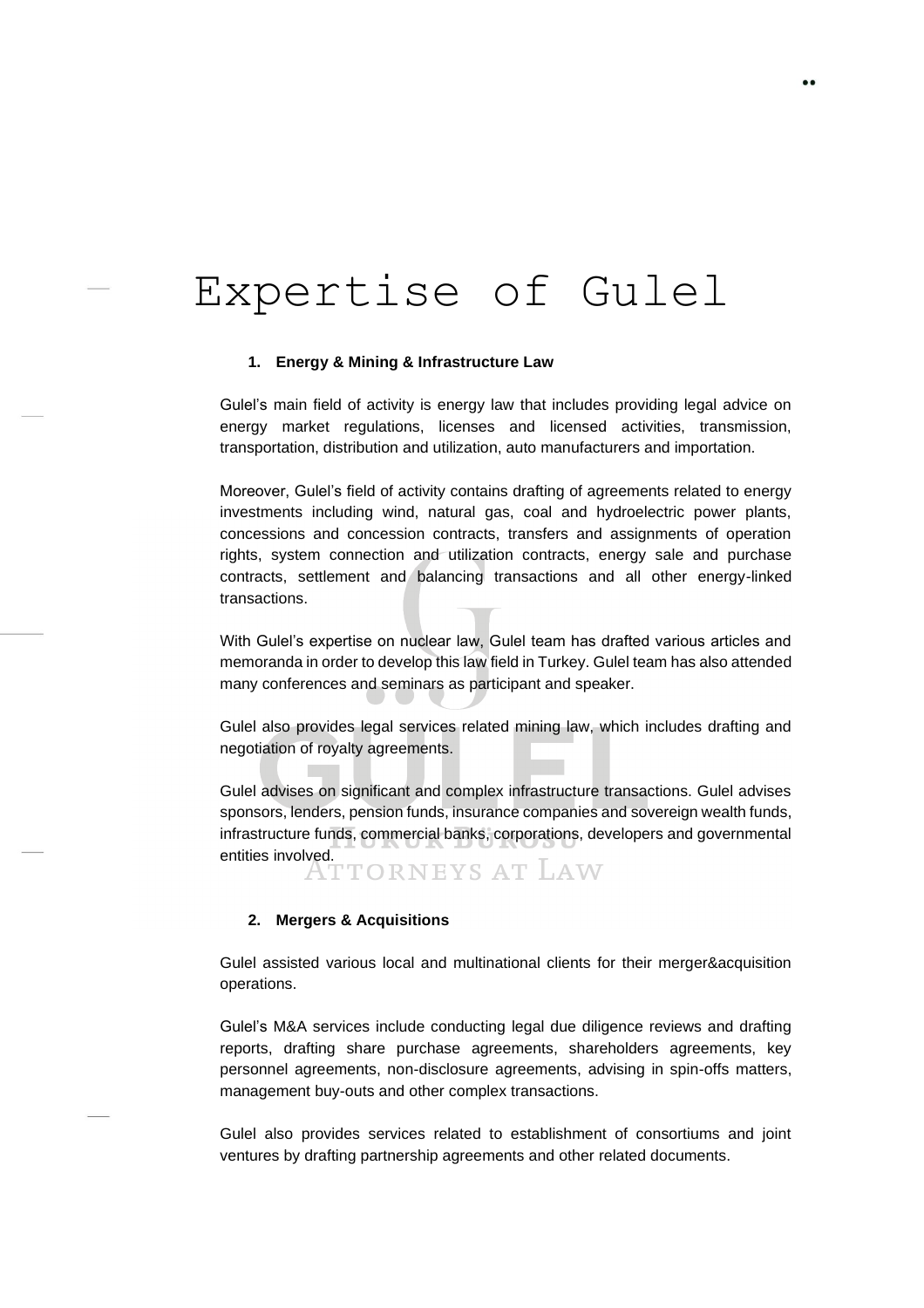t. +90 212 465 08 48 f. +90 212 465 31 67

Huzur Mahallesi Azerbaycan Caddesi Skyland Sky Office B Blok K.32 No. 456-457-458 Seyrantepe 34485 Sarıyer/İstanbul - Türkiye



#### **3. Contracts Law**

www.gulelhukuk.com

Gulel carries out activities in the fields of preparing, acting contracts, solution of the contractual disputes, minimizing the risks for our clients during and after agreement preparation and following up the legal benefits before the courts.

#### **4. Corporate and Commercial Law**

Gulel's services cover drafting general assembly resolutions and board of directors' resolutions, arranging meeting minutes and all related matters.

Gulel's consultancy and litigation teams are also ready to help its clients for matters regarding the conflicts which include agency, distributorship, unfair competition, purchase and sale agreements; determination, collection of, send in bailiff receivables of high amounts; bankruptcy and liquidation of the companies; consumer protection, product liability; insurance and reassurance; import and export issues, customs, transportation, customs tariffs, valuing in exports and imports, and recognition; and approval of the foreign court and arbitrator decrees.

#### **5. Employment Law and HR Consultancy**

Gulel's expertise on employment law and their well-qualified employment team meets with needs of its clients.

Gulel advises across the full spectrum of employment, compensation and benefits issues, including advisory and transactional, contentious and non-contentious. This includes advising on issues from executive compensation, employment, incentives, labour, employee relations, disputes, HR policies and privacy, to restructuring, pensions and immigration.

Gulel's services to human resources departments cover drafting employment agreements, non-competition and confidentiality agreements in English and Turkish languages, conducting due diligence review on existing employment agreements, providing assistance on termination of employment agreements, drafting termination protocols, drafting and sending notices and notifications to the employees, representation before the courts and enforcement offices, drafting petitions and attending hearings, visiting HR offices and checking the employee files physically & collecting necessary documents with the HR team, reviewing and revising the existing regulation of the workplace and drafting new one if necessary, drafting memorandum, etc.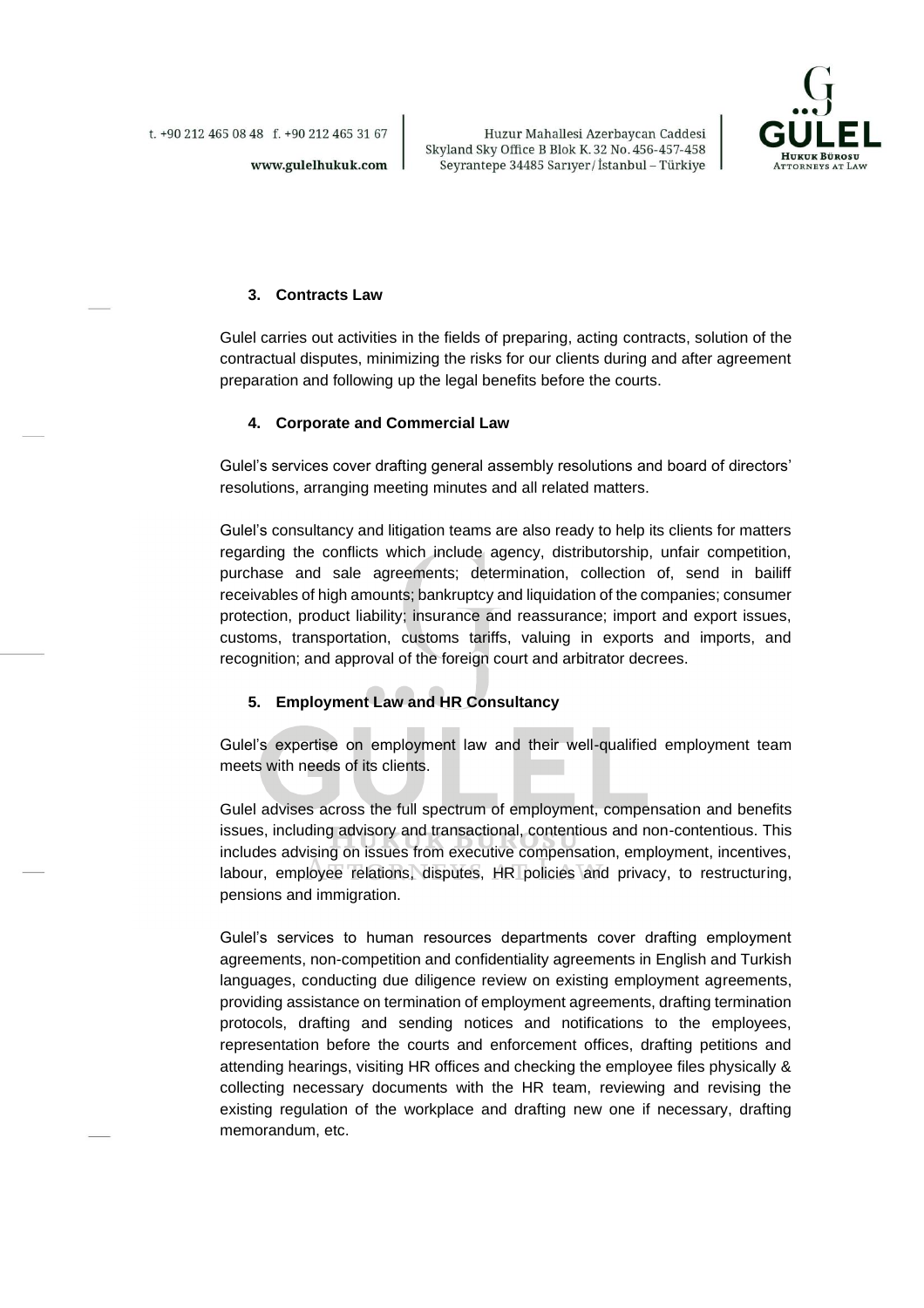#### **6. Foreign Investment Consultancy**

Gulel's services in this field cover different aspects of the joint venture projects at any stage. Gulel provides legal and strategic consultancy services by preparing and negotiating license, partnership or shareholders, share sales, active sales, distribution, marketing and technology transfer agreements; determining and implementing joint venture models' taxation results; financial structuring and preparing and negotiating loan agreements. In addition, in scope of investment consultancy services, Gulel assists Its clients on obtaining work and residence permits considering their needs under its experience on immigration law.

#### **7. Intellectual Property Law**

Intellectual property law is a branch of law that protects intellectual works bearing economic value. Gulel performs a wide range of activities including patent, brand, industrial design, copyrights and internet domains. Gulel also assists its clients for drafting agreements, registration steps, renewal, continuation, execution for intellectual property rights and anti-piracy, piracy and imitation surveys.

#### **8. Incentive Consultancy**

Gulel provides services to the entrepreneurs, who want to establish their own business; or to make new investments; or to improve their competitiveness and quality standards and to find support for their investments, with incentive consultancy with updated and precise information in all sectors.

# **9. Real Estate and Construction**<br>**ATTORNEYS AT LAW**

The real estate sector has become one of the fastest growing sectors of Turkey and Gulel provides best service which meets their legal needs. With respect to real estate and construction matters, Gulel provides services such as preparing agreements on construction in return for land, building cooperative management and operations, joint ventures, supply, subcontracting and the construction, preliminary sales and lease contracts. Gulel also provides assistance on deed registration, cancellation of rights on the land deed, lien and mortgage establishment, establishment of right of usufruct and right of way, licensing and zoning status determination services, establishing property ownership and apartment sharing, management plan applications and title deed annotations.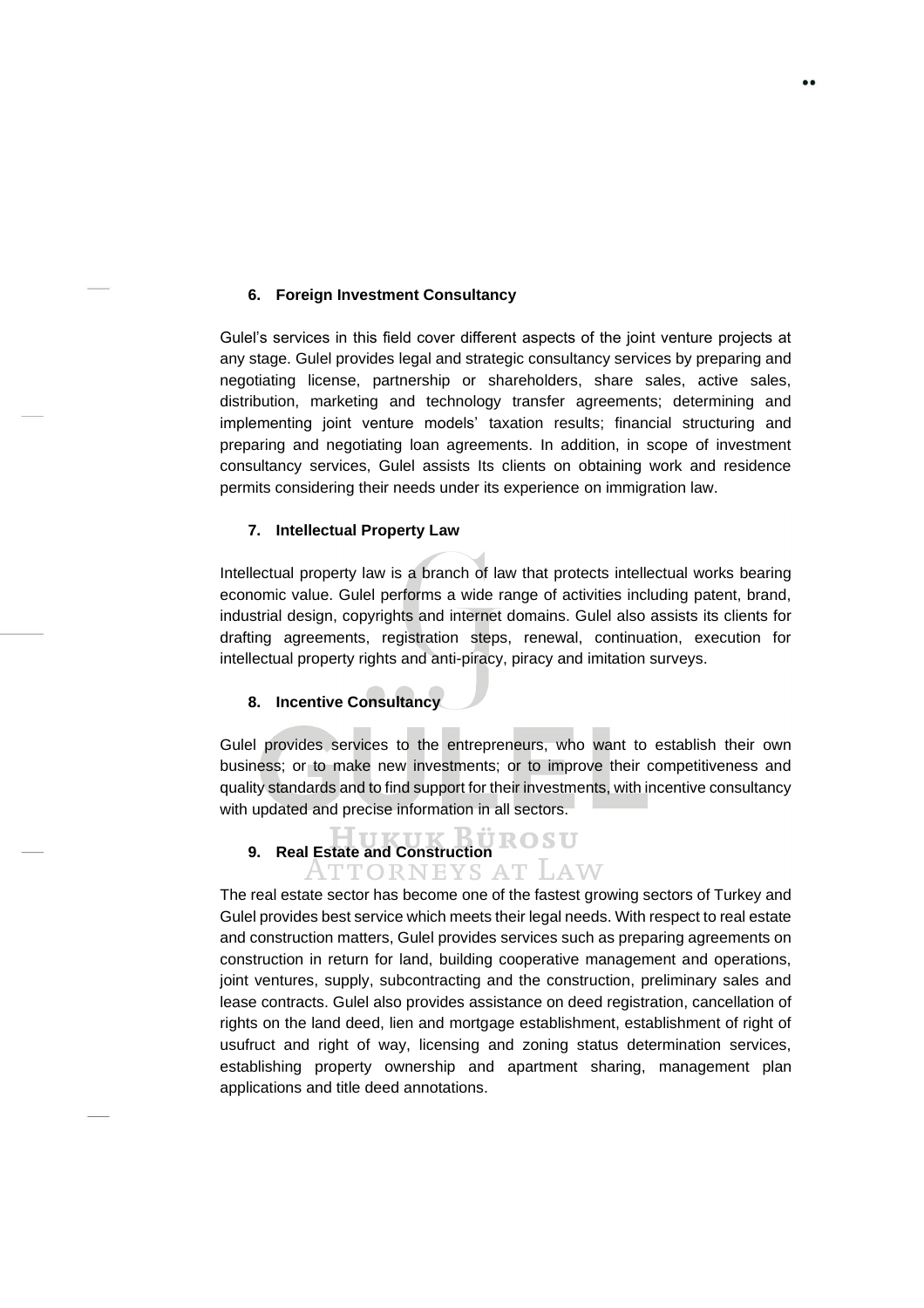www.gulelhukuk.com



#### **10. Litigation and Arbitration**

Gulel represents its local and foreign clients before all courts, commercial arbitration divisions and administrative divisions (such as EMRA, ICC, ICSID, UNCITRAL), and also provides services as arbitrator and conciliator. Moreover, in dispute resolution, litigation and execution services, Gulel does not only represent the rights of its clients, but also inform its clients on all relevant possibilities.

#### **11. Family Law**

Considering expertise of Gulel's litigation team on family law, Gulel carries out operations such as preparing the marital property regimes to be applied for the spouses before marriage, following up contracted and conflicted divorce lawsuits, alimony, custody of the common children, material and spiritual damages and dissolution of the martial property regime between the spouses, recognition and approval of the divorce decrees for the Turkish citizens living abroad by the courts of foreign countries and recording the family residence annotation in the title deed etc.

#### **12. Citizenship Law**

Gulel actively provides legal consultancy services on legal issues In field of Citizenship Applications, Work and Resident Permit Applications and other services for immigration law. We provide services to our clients that include obtaining a residence permit and extending the residence permit period, obtaining a work permit and extending the work permit period for foreigners. Our legal team also represents our clients to apply for Turkish Citizenship and if necessary filing a lawsuit to cancel any objection.

TTORNEYS AT LAW

#### **13. IT Law**

Gulel provides legal consultancy services on IT Law (Data Protection, Data Privacy, Online marketing, and sales). Gulel provides also legal services In the field of cryptocurrencies and blockchain technologies about p2p data security, NFT Marketplaces, Cryptocurrency exchange markets, ICOs and digital licenses and copyrights, Anti-Money Laundering / Combating the Financing of Terrorism compliance.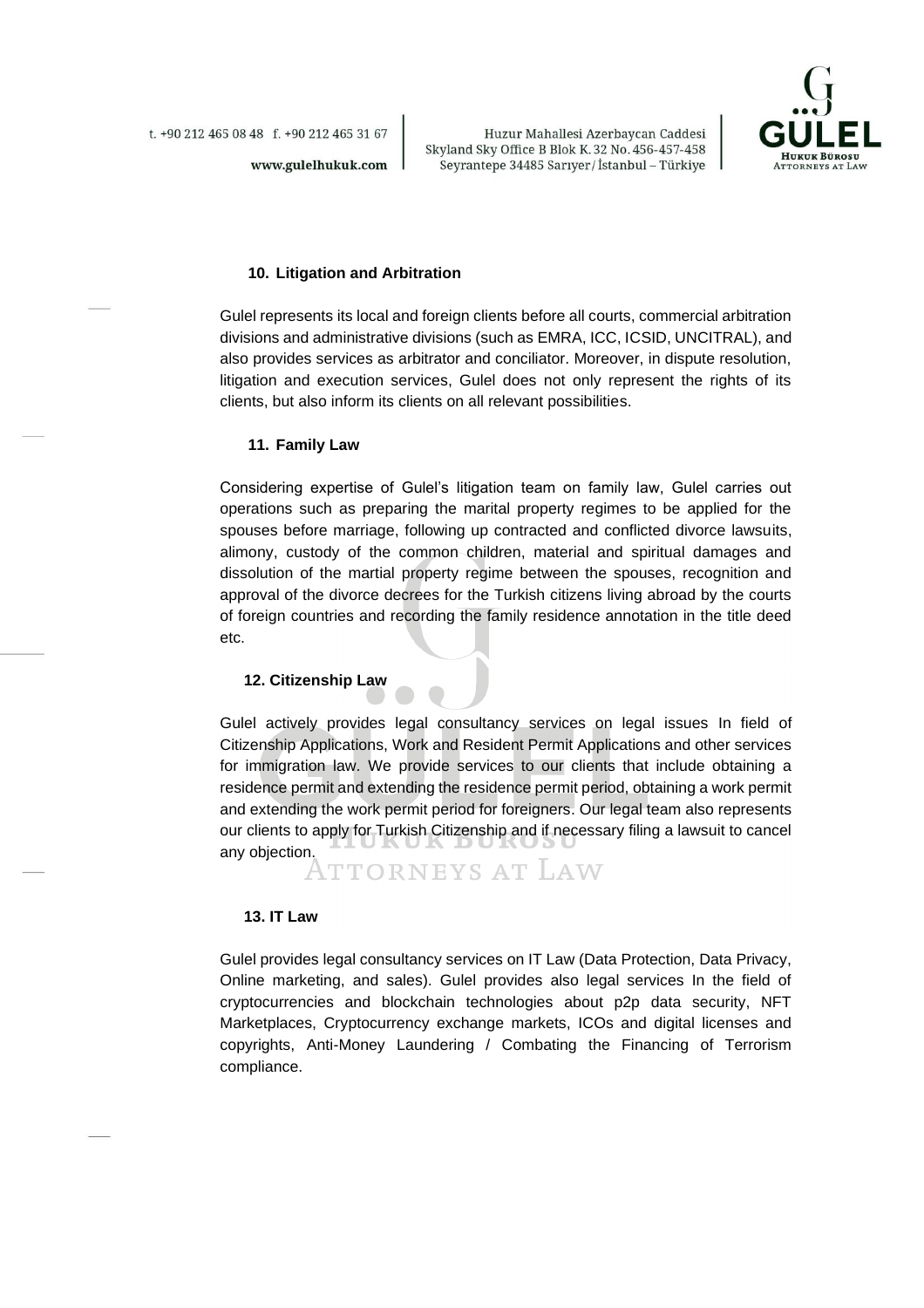# Working Models

Gulel presents its clients with a complete mix of experience, knowledge, quality and dynamism. Through well-qualified lawyers and consultants –with below attached resumes- as well as the experienced solution partners and consultants, Gulel creates synergy, and serve for the best interest of its clients. Gulel offers legal consultancy services to local and multinational companies from various sectors. Gulel uses different work models with each of its clients. Gulel is also open to new model suggestions from the clients, which they believe to meet their needs more efficiently. Gulel's current work models are as follows:

**Outsource Consultancy:** In this model, Gulel provides services based on the requests of the clients. Aiming at serving the client in the most effective manner through maximum communication, this model is one of the most popular consultancy models of Gulel.

Gulel provides outsource consultancy as follows:

- per hour
- monthly or
- case-by-case model.

**In-House Legal Counseling:** In this model a member of Gulel team works at the client's offices on full/part time basis. Appointed Gulel lawyer assists the client with daily legal issues and step in for any issues, which might need immediate response or attention. Appointed Gulel lawyer maintains coordination between the client and Gulel and reports to Gulel partners on weekly basis and Gulel partners find a better and healthier opportunity to review the issues arose and intervene in case of need.

Gulel can appoint more than one attorney for the client in both of the above models.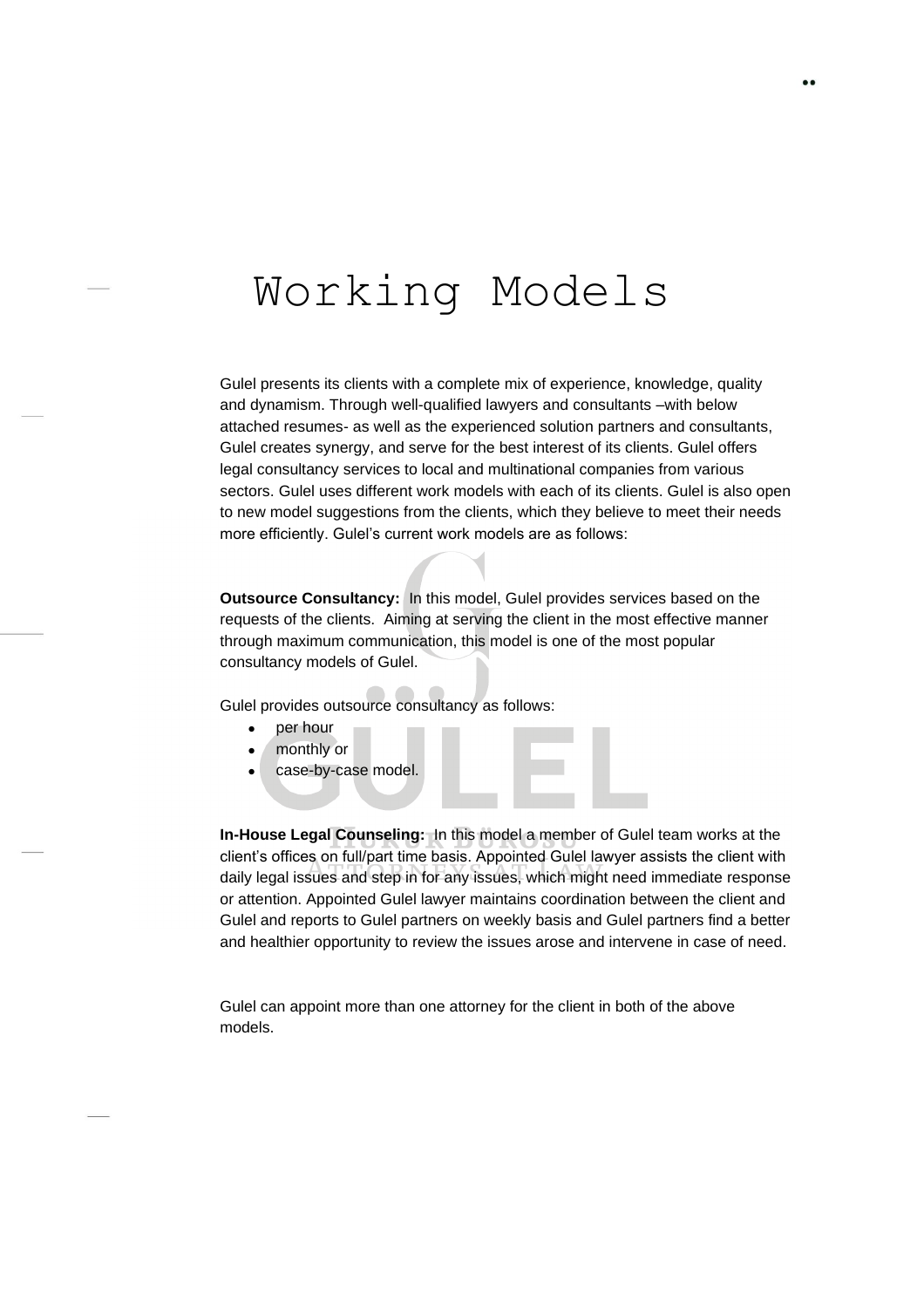

t. +90 212 465 08 48 f. +90 212 465 31 67

www.gulelhukuk.com

Huzur Mahallesi Azerbaycan Caddesi Skyland Sky Office B Blok K. 32 No. 456-457-458 Seyrantepe 34485 Sarıyer/İstanbul – Türkiye

Gulel Team

#### **ABIDE GULEL BIRSEN**

*Managing Partner*

#### [agulel@gulelhukuk.com](mailto:agulel@gulelhukuk.com)

Dundee University Centre of Energy Petroleum Law and Policy, United Kingdom, LL.M. (2009).

Istanbul University, Faculty of Law (2006)

Her spoken languages are Turkish and English.

#### **YUSUF EREN YILDIZ**

*Senior Associate* 

[yyildiz@gulelhukuk.com](mailto:yyildiz@gulelhukuk.com)

Ankara University, Faculty of Law

His spoken languages are Turkish and English.

#### **ACEM SÜLEYMAN ALHAN**

*Senior Associate*  **HUKUK BÜROSU** [aalhan@gulelhukuk.com](mailto:aalhan@gulelhukuk.com)\TTORNEYS AT LAW Bahcesehir University, LL.M. Marmara University, Faculty of Law

His spoken languages are Turkish and English.

#### **FURKAN GULEL**

*Associate*

[fgulel@gulelhukuk.com](mailto:fgulel@gulelhukuk.com)

Bilgi University, Faculty of Law

His spoken languages are Turkish and English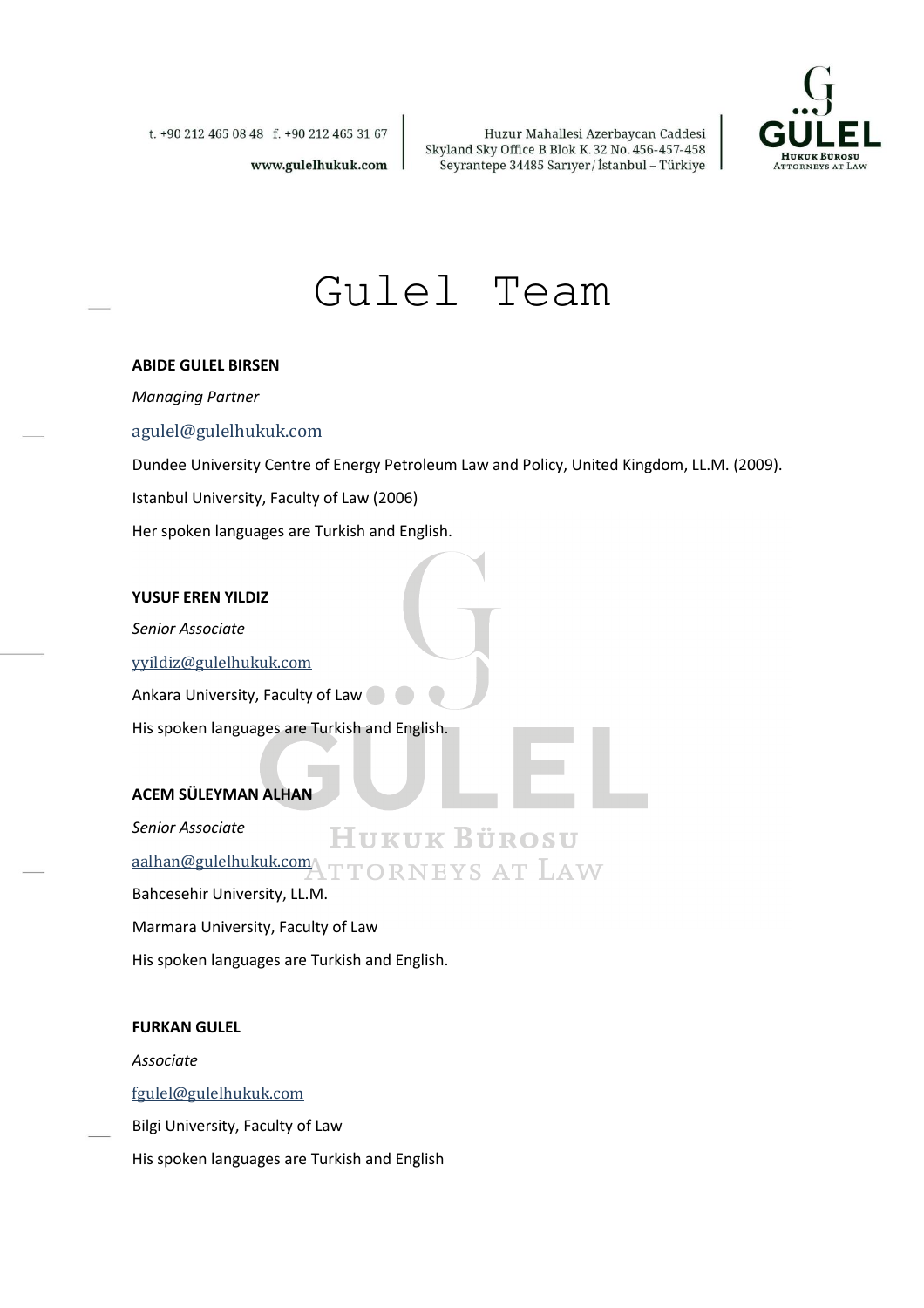#### **CAN ALTUG**

#### *Associate*

[caltug@gulelhukuk.com](mailto:caltug@gulelhukuk.com)

Bilgi University, Faculty of Law

His spoken languages are Turkish and English

#### **PAPATYA OZCELIK**

*Consultant Associate* 

[info@gulelhukuk.com](mailto:info@gulelhukuk.com)

Istanbul University, Faculty of Law

Her spoken languages are Turkish and English.

#### **MUSTAFA ÇİLENTİ**

*Consultant Associate*

[info@gulelhukuk.com](mailto:info@gulelhukuk.com)

Akdeniz University, Faculty of Law

His spoken languages are Turkish and English.

#### **CANAN KORKMAZ**

*Associate*

HUKUK BÜROSU

[av.canankorkmaz@gmail.com](mailto:av.canankorkmaz@gmail.com)TORNEYSATLAW

Akdeniz University, Faculty of Law

Her spoken languages are Turkish and English.

#### **ECE MELİS ÜNLÜSAN**

*Legal Intern* 

[eunlusan@gulelhukuk.com](mailto:eunlusan@gulelhukuk.com)

Yeditepe University, Faculty of Law

Her spoken languages are Turkish and English.

#### **CEREN BÜYÜKDEMİREL**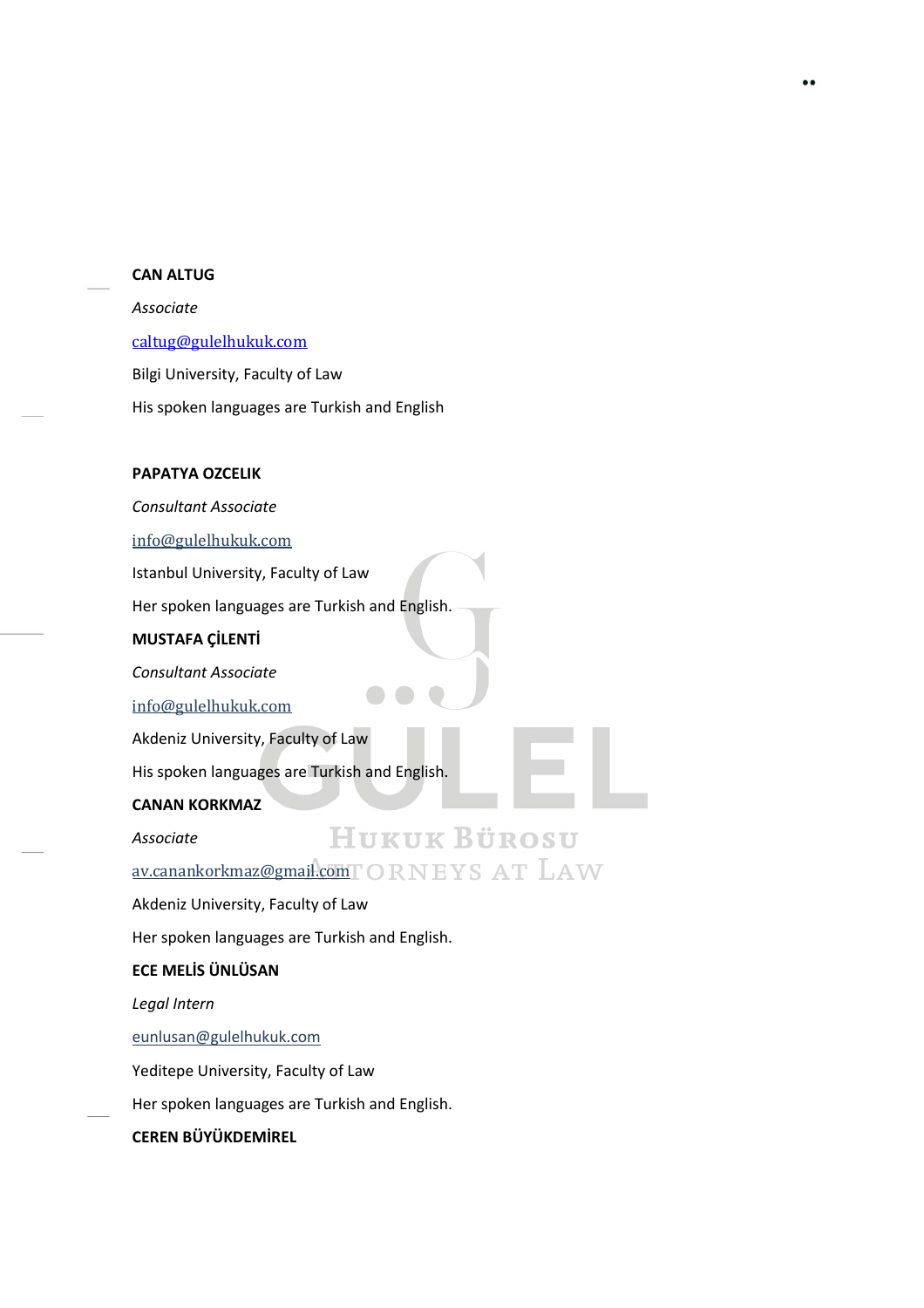t. +90 212 465 08 48 f. +90 212 465 31 67

www.gulelhukuk.com

Huzur Mahallesi Azerbaycan Caddesi Skyland Sky Office B Blok K. 32 No. 456-457-458<br>Seyrantepe 34485 Sarıyer/İstanbul – Türkiye



*Legal Intern* 

[cbuyukdemirel@gulelhukuk.com](mailto:cbuyukdemirel@gulelhukuk.com)

Maltepe University, Faculty of Law

Her spoken languages are Turkish and English.

#### **BAHRETTIN ARINC**

*Consultant*

His spoken languages are Turkish and English.

#### **FATIMA ZAHRA SAYED**

*Assistant*

Her spoken languages are Turkish, English and French.

#### **KAMİL ELDURAN**

*Paralegal*

[kelduran@gulelhukuk.com](mailto:kelduran@gulelhukuk.com)

İstanbul University, Vocational School of Justice

#### **SEDEF ALEYNA KILIÇ**

*Assistant*

[skilic@gulelhukuk.com](mailto:skilic@gulelhukuk.com)

Yeni Yüzyıl University, Vocational School of Justice  $AT$   $\rm LAV$ 

**HUKUK BÜROSU** 

**EDA YILDIZ**

*Manager*

[eyildiz@gulelhukuk.com](mailto:eyildiz@gulelhukuk.com)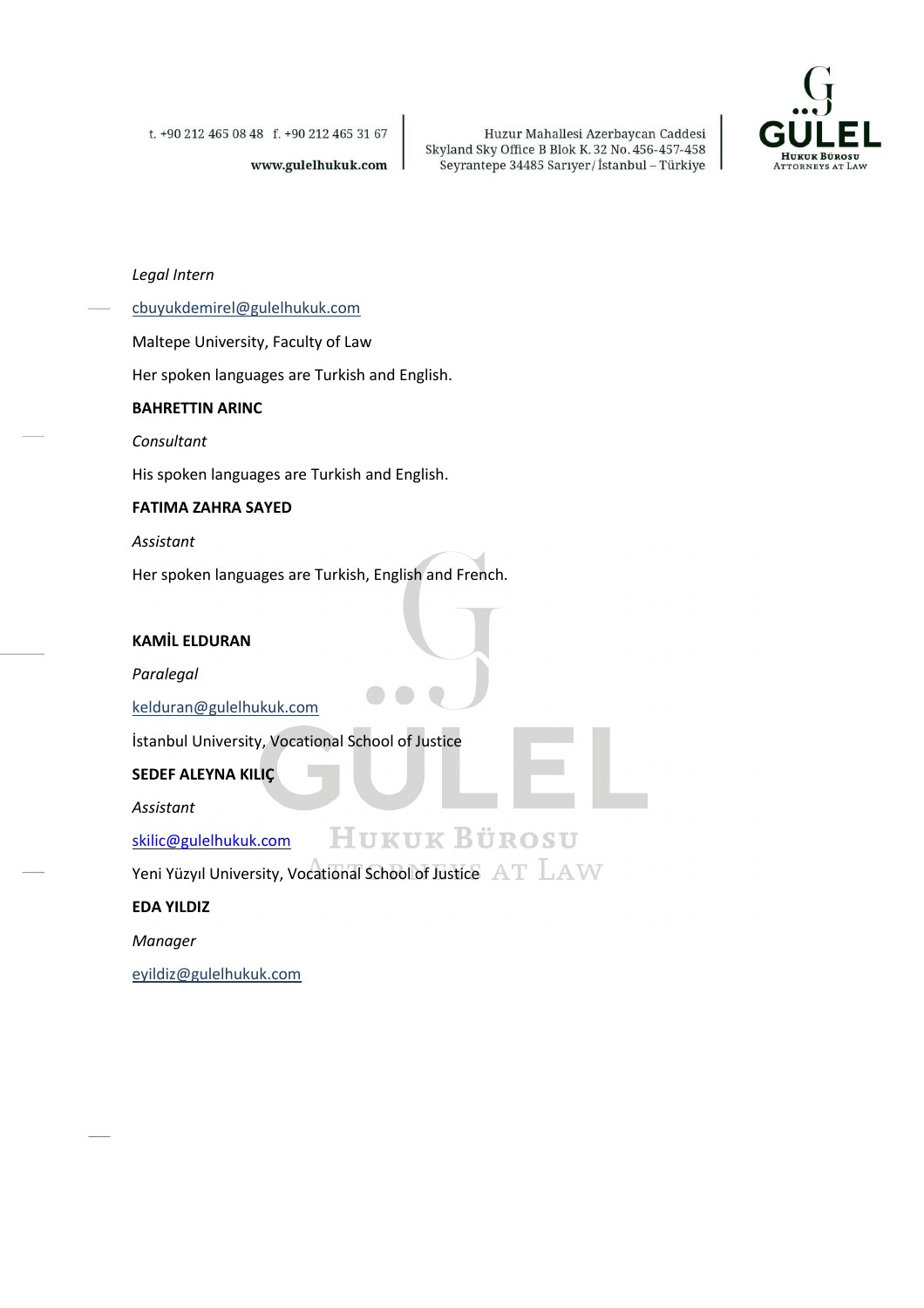### Contact

*Please do not hesitate to contact us, if you need any further information.*

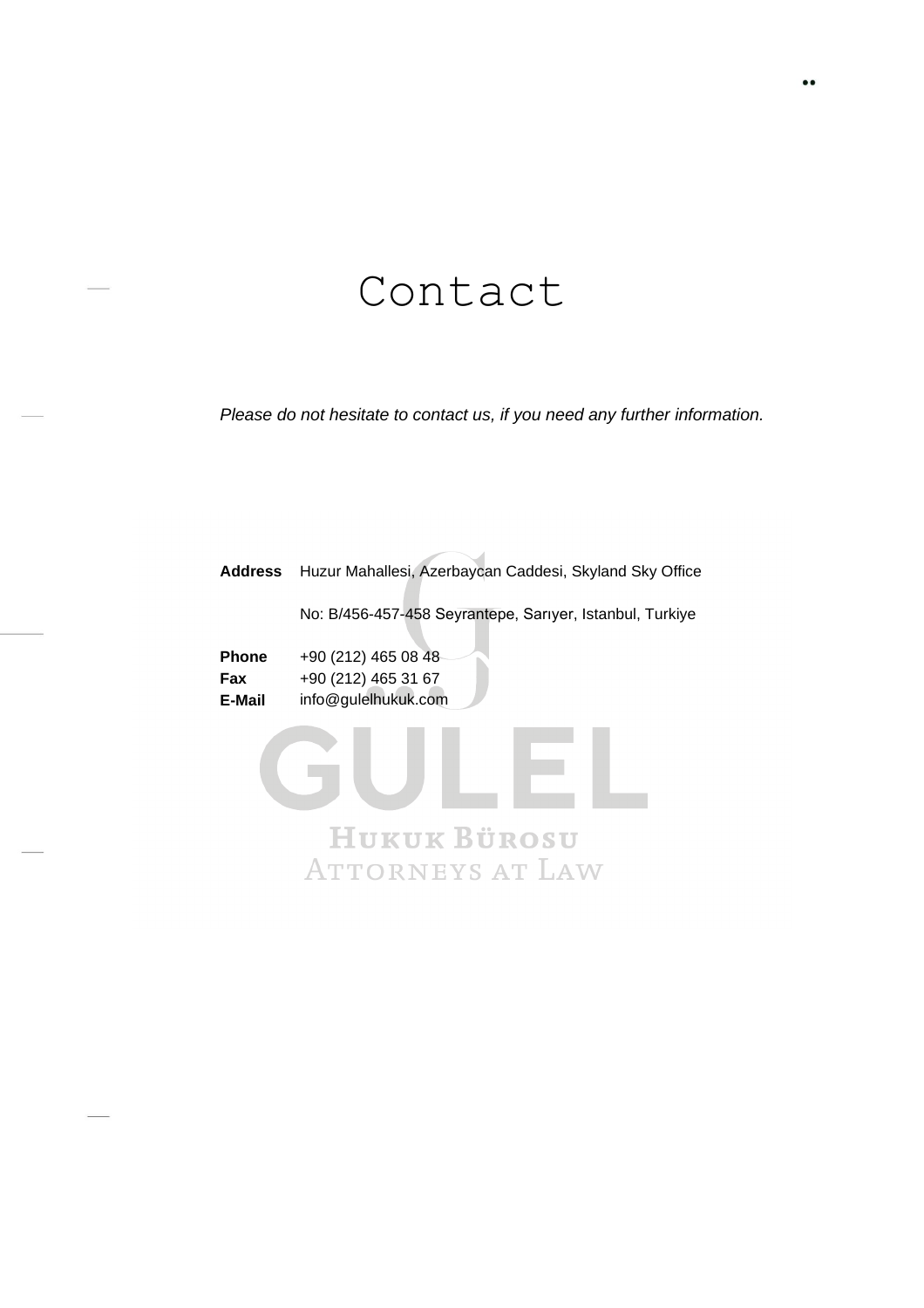

Huzur Mahallesi Azerbaycan Caddesi Skyland Sky Office B Blok K. 32 No. 456-457-458 Seyrantepe 34485 Sarıyer/İstanbul - Türkiye

www.gulelhukuk.com

### References

- 3B Scientific German Medical Device Company
- 999 Energy Solutions-Turkish Energy Co
- Adalya Restaurants The US Food Company
- Al Qurashi Group Saudi Investment Group
- Antalya Marketçilik Joint-Stock Company (1e1 SuperMarket Chain)
- Aral Bakır-Turkish Metal Co.
- Ataçlar Turkish Construction Co Servet Ataç
- Aten Energy Systems Multinational Energy Company
- Atölye İşleri Turkish Advertising Agency
- Borhan Group Holding Multinational Construction Company
- Budakli Automotive- Turkish Automative Co
- BigBUS Turkey Tourism Investment In Turkey
- Cectek Automotive- Taiwan Distributor Co
- Creafone Call Center Services
- Dentsu Aegis Network-Marketing Agency, Germany
- DFA Muhendislik Joint-Stock Company Turkish Solar Energy Investments
- DT Denetim Turkey- Nexia Turkey International Audit Company
- El Sabor Restaurant,  $\Box$ AТ
- Enisolar Energy Sytems Multinational Solar and Wind Company
- Genoscoper FINLAND Finnish DNA Company
- Goktekin Energy-EPC Company, Turkey
- Greenled LED illumination, Finland
- Gulel Akaryakıt Limited Company
- Gulel Ege Limited Company
- Gulel Gıda Limited Company
- Gulel Hayvancılık Limited Company
- Gregrory Van Der Wiel, Holland
- Hossam S, Individual Investor, UAE
- Jolly Joker Group, Turkish National Club Chain